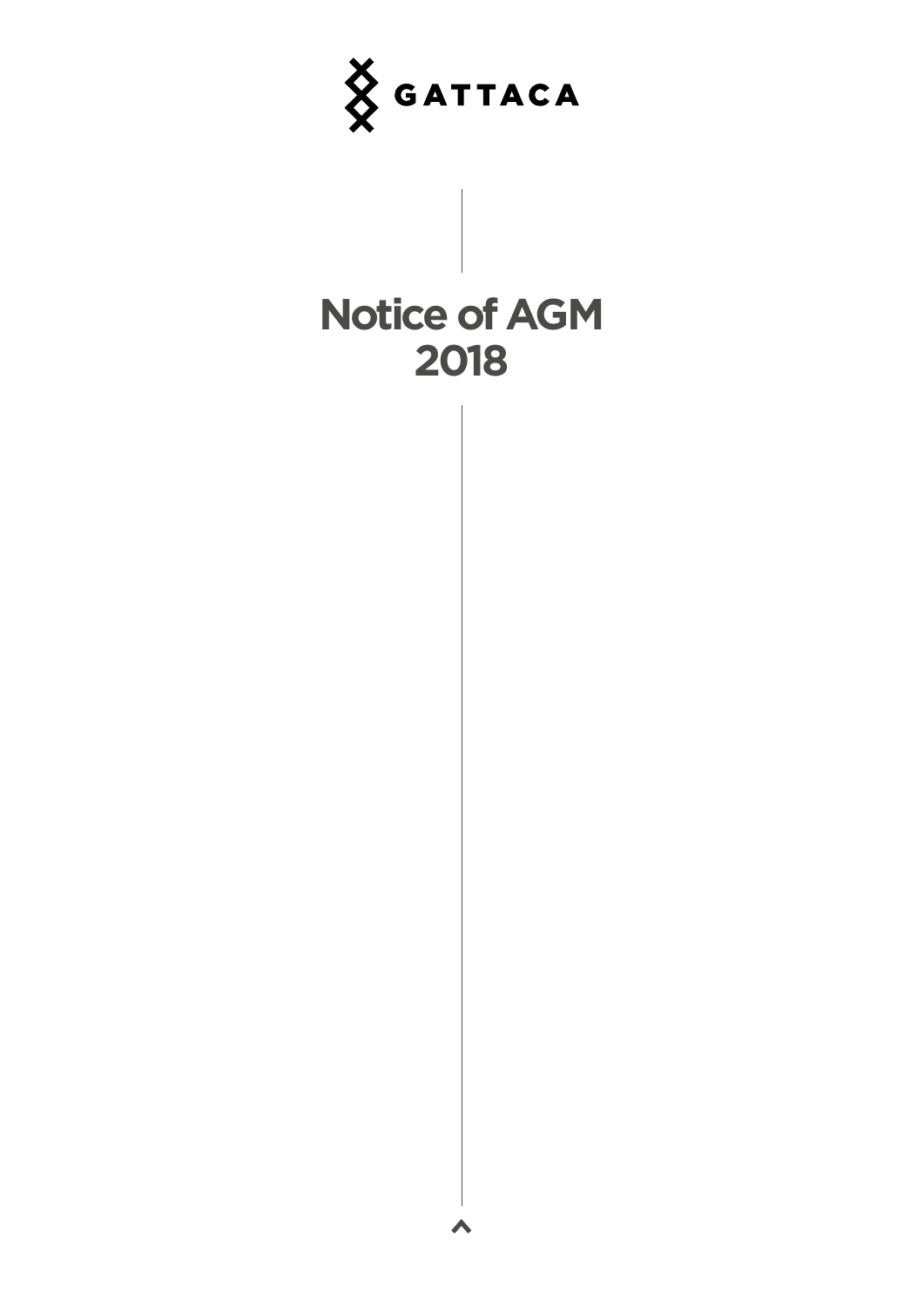# **Shareholder letter**

1

12 November 2018

Dear Shareholder

#### **Annual General Meeting 2018**

I am pleased to invite you to the Annual General Meeting (AGM) of Gattaca plc (Company) which will be held at The Solent Hotel, Rookery Avenue, Whiteley, Fareham, Hampshire, PO15 7AJ on 5 December 2018. The meeting will start at 9.30am. The Notice of the AGM (the **Notice**) is attached.

A copy of the Annual Report and Accounts of the Company for the year ended 31 July 2018 is enclosed.

#### **Form of proxy**

Please note, you will not receive a form of proxy for the 2018 AGM in the post. Instead, you can vote online at www.signalshares.com. To register, you will need your Investor Code, which can be found on your share certificate. You will still be able to vote in person at the AGM, and may request a hard copy proxy form directly from our Registrars, Link Asset Services, on 0871 664 0300. Calls cost 12p per minute plus your phone company's access charge. If you are outside the United Kingdom, please call +44 371 664 0300. Calls from outside the United Kingdom will be charged at the applicable international rate. Lines are open between 9.00am – 5.30pm (UK time), Monday to Friday excluding public holidays in England and Wales.

If you cannot attend the AGM, you have the right to appoint a proxy to vote on your behalf. You can appoint a proxy by one of the following methods:

- in hard copy form by post, by courier or by hand to the company's Registrars, Link Asset Services, PXS, 34 Beckenham Road, Beckenham, Kent BR3 4TU;
- via www.signalshares.com by logging in and selecting the 'Proxy Voting' link. If you have not previously registered for electronic communications, you will first be asked to register as a new user, for which you will require your Investor Code (which can be found on your share certificate and dividend confirmation), family name and postcode (if resident in the UK); or
- if your shares are held electronically via CREST, the proxy appointment may be lodged using the CREST Proxy Voting Service in accordance with note 14 below.

Proxy appointments must be received by Link Asset Services by no later than 9.30am on Monday 3 December 2018.

#### **Directors**

Biographical details of each of the Directors seeking re-election, including membership of the Board Committees, are set out on pages 30 and 31 of the Annual Report and Accounts.

#### **Recommendation**

The Directors consider all the resolutions in the Notice are in the best interests of the Company and its shareholders as a whole and unanimously recommend that you vote in favour of them, as they will do in respect of their shareholdings.

Yours faithfully

Patrick Shanley Chairman

e: cosec@gattacaplc.com

w: www.gattacaplc.com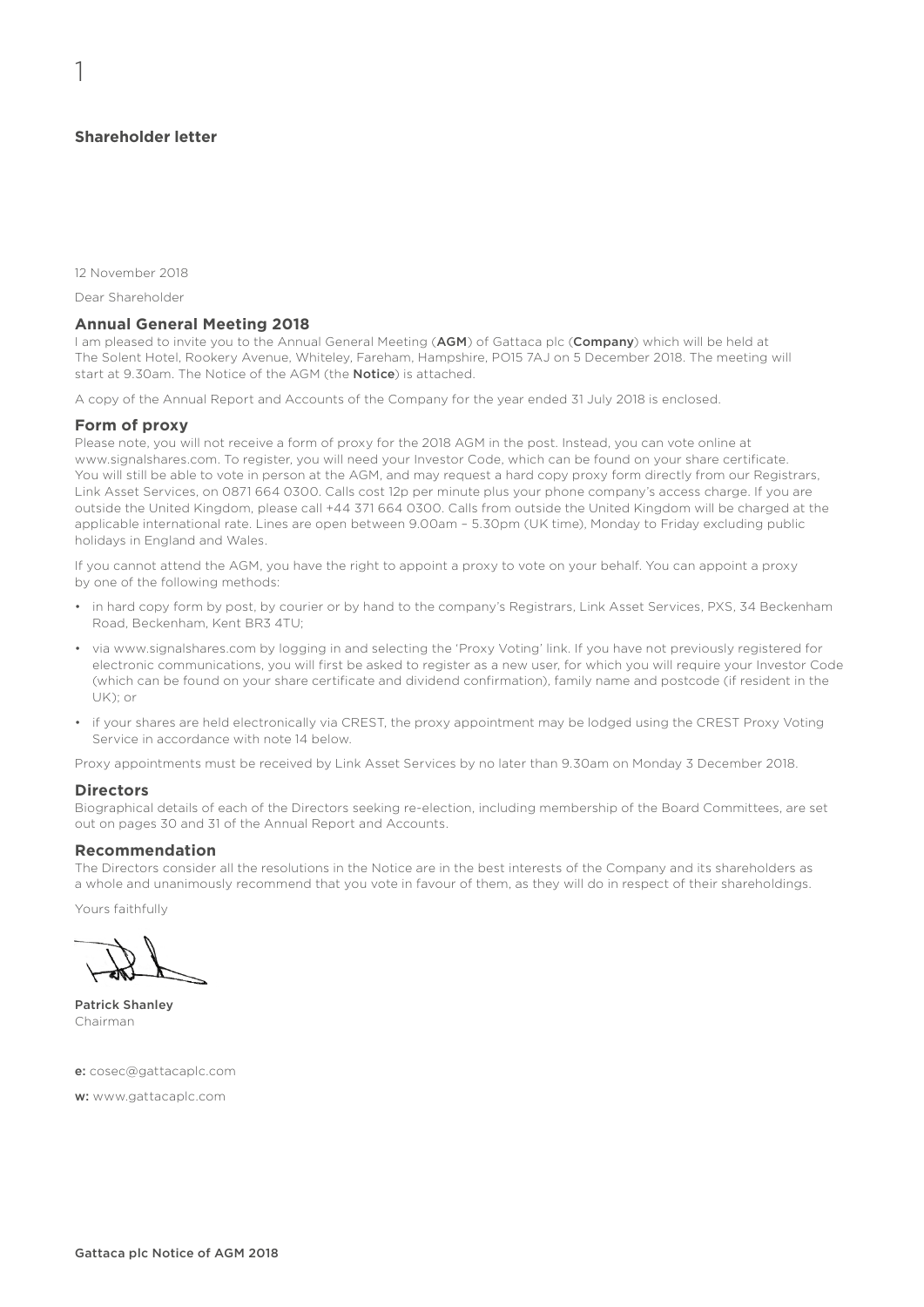# **Notice of Annual General Meeting 2018**

Notice is hereby given that the Annual General Meeting (the AGM) of Gattaca plc (Company) will be held at The Solent Hotel, Rookery Avenue, Whiteley, Fareham, Hampshire PO15 7AJ on 5 December 2018 at 9.30am to transact the business set out in the resolutions below.

Resolutions 1 to 11 (inclusive) are proposed as ordinary resolutions. For each of these to be passed, more than half of the votes cast must be in favour of the resolution.

Resolutions 12 and 13 are proposed as special resolutions. For each of these to be passed, at least three-quarters of the votes cast must be in favour of the resolution.

#### For further information on all resolutions, please refer to the Explanatory Notes which can be found on page 4.

## **Resolutions**

#### Annual Report and Accounts

1) To receive and adopt the Company's Annual Report and Accounts for the financial year ended 31 July 2018 together with the Directors' Report and Auditors' Report on the Annual Report and Accounts.

#### Directors

- 2) To re-elect Patrick Shanley as a Director of the Company.
- 3) To re-elect Kevin Freeguard as a Director of the Company.
- 4) To re-elect Salar Farzad as a Director of the Company.
- 5) To re-elect Keith Lewis as a Director of the Company.
- 6) To re-elect Richard Bradford as a Director of the Company.
- 7) To re-elect David Lawther as a Director of the Company.
- 8) To re-elect George Materna as a Director of the Company.

#### Auditors

- 9) To re-appoint PwC LLP as auditors of the Company, to hold office until the conclusion of the next meeting at which accounts are laid before the Company in general meeting.
- 10) To authorise the directors to determine the remuneration of the auditors.

#### Directors' authority to allot shares

11) That in substitution of all existing powers the directors are hereby generally and unconditionally authorised for the purposes of Section 551 of the Companies Act 2006 (Act) to exercise all the powers of the Company to allot shares in the Company or grant rights to subscribe for or convert any security into shares in the Company (such shares and rights to subscribe for or to convert any security into shares of the Company being 'relevant securities') up to the aggregate nominal amount of £107,486. The authority hereby conferred shall expire, unless previously varied, renewed or revoked by the Company in general meeting, on the date of the Company's next Annual General Meeting or 18 months after the passing of this resolution, whichever occurs first, provided that the Company may, prior to such expiry, make an offer or agreement which would or might require relevant securities to be allotted after such expiry in which case the directors may allot such securities pursuant to such offer or agreement as if such authority had not expired.

## Disapplication of pre-emption rights

- 12) That subject to the passing of resolution 11, and in substitution of all existing powers, the directors are hereby empowered pursuant to Section 570(1) of the Act to allot equity securities (as defined in Section 560(1) of the Act) for cash as if Section 561(1) of the Act did not apply to any such allotment provided that:
	- (a) the power conferred hereby shall expire on the date of the next Annual General Meeting of the Company or 18 months after the passing of this resolution, whichever occurs first unless renewed, extended, varied or revoked by the Company in general meeting;
	- (b) the Company may before such expiry make an offer or agreement which would or might require equity securities to be allotted after such expiry and the directors may allot equity securities in pursuance of such offer or agreement as if the power conferred hereby had not expired; and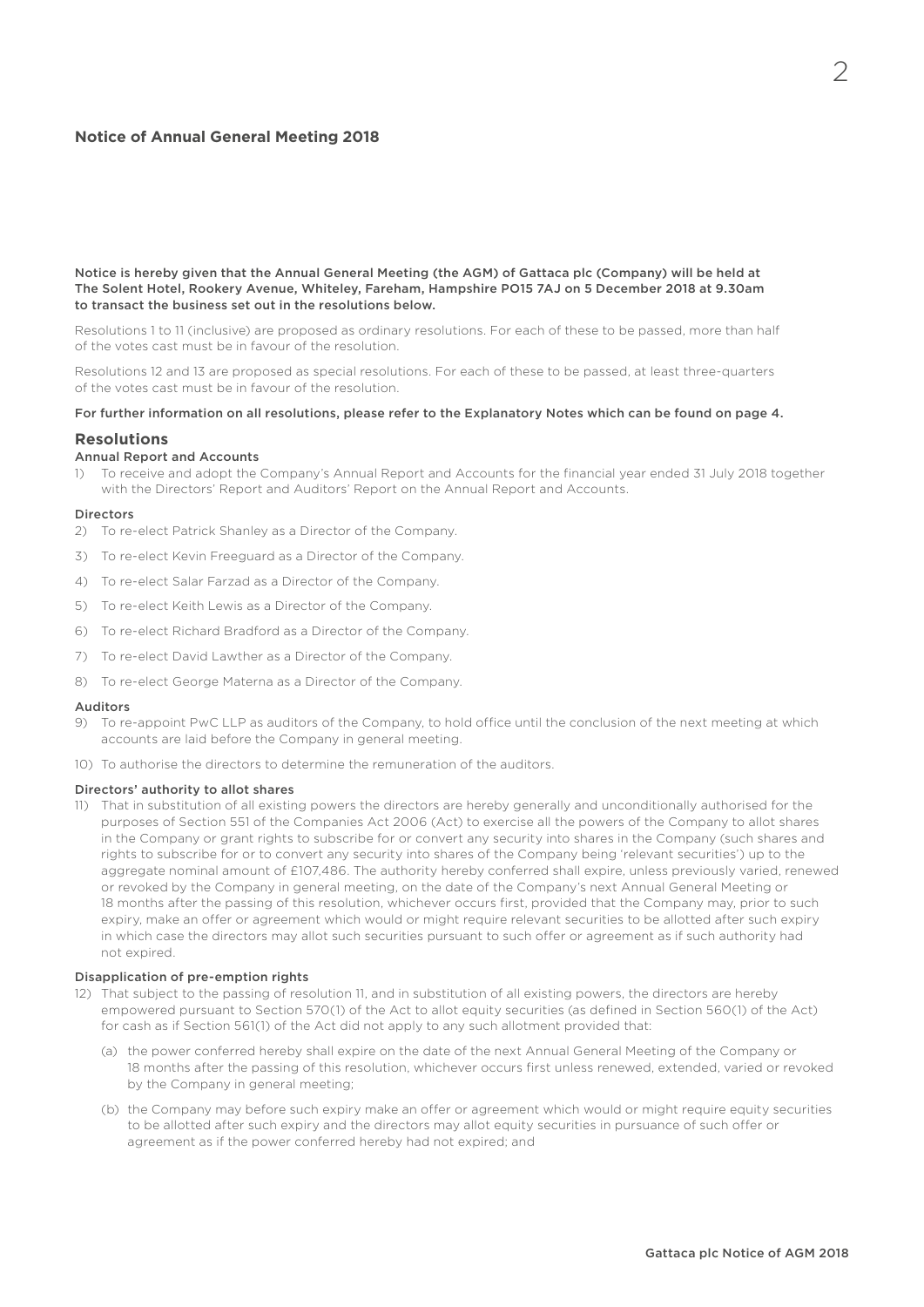# **Notice of Annual General Meeting 2018** continued

- (c) authority is limited to:
	- (i) allotments of equity securities where such securities have been offered (whether by way of a rights issue, open offer or otherwise) to holders of ordinary shares in the Company's capital in proportion (as nearly as may be) to their existing holdings of ordinary shares but subject to the Directors having a right to make such exclusions or other arrangements in connection with the offer as they deem necessary or expedient to deal with equity securities representing fractional entitlements and/or legal or practical problems under the laws of, or the requirements of, any recognised regulatory body or any stock exchange in any territory;
	- (ii) the allotment of equity securities pursuant to the terms of the Gattaca plc Long Term Incentive Plan or the Gattaca plc Share Incentive Plan or any other employees' share option scheme approved by the members in general meeting;
	- (iii) allotments of equity securities for cash otherwise than pursuant to paragraph (c)(i) above up to an aggregate nominal amount of £16,123.

#### Authority to purchase own shares

- 13) That the Company be generally and unconditionally authorised for the purposes of Section 701 of the Act to make market purchases (as defined in Section 693(4) of that Act) of ordinary shares of the Company provided that:
	- (a) the maximum aggregate number of ordinary shares which may be purchased is 3,224,591;
	- (b) the minimum price which may be paid for each ordinary share is its nominal value;
	- (c) the maximum price (excluding expenses) which may be paid for any ordinary share does not exceed 105% of the average middle market quotations for an ordinary share as derived from the AIM appendix to the Daily Official List of the London Stock Exchange for the five business days immediately preceding the day on which the share is contracted to be purchased; and
	- (d) this authority shall expire at the conclusion of the next Annual General Meeting of the Company or 18 months after the passing of this resolution, whichever occurs first, unless such authority is renewed prior to that time (except in relation to the purchase of ordinary shares the contract for which was concluded before the expiry of such authority and which might be executed wholly or partly after such expiry).

By order of the Board

Salar Farzad Chief Financial Officer

Registered Office: 1450 Parkway Solent Business Park Whiteley Fareham Hampshire PO15 7AF

12 November 2018

Registered in England and Wales No. 4426322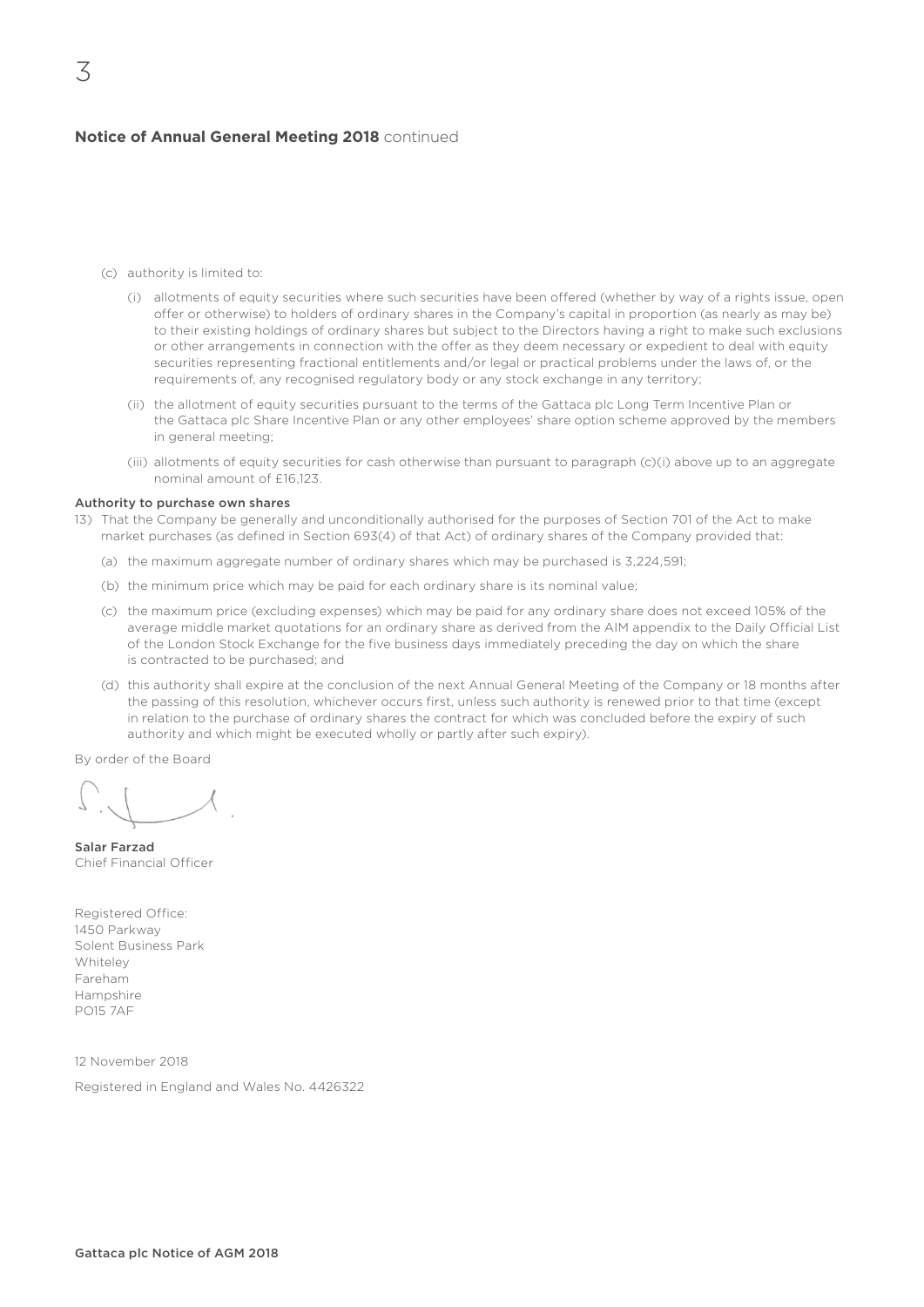# **Explanatory Notes**

An explanation of each of the resolutions is set out below:

#### **Company's Annual Report and Accounts**

Resolution 1 is to receive and consider the Company's Annual Report and Accounts for the financial year ended 31 July 2018 together with the Directors' report and auditors' report on the Annual Report and Accounts (which are enclosed with this letter).

## **Directors**

Resolutions 2 to 8 are to approve the re-election of the Directors of the Board.

The Company's articles of association require that all those Non-Executive Directors who have been in office for three years or more since their election or last re-election must retire at each AGM. As a Board, in line with corporate governance best practice, all Executive and Non-Executive Directors have agreed to retire annually at the AGM and seek re-election.

The Nominations Committee, which considers the balance of the Board and the mix of skills, knowledge and experience of its members, has considered and recommends to the Board the appointment of all of the Directors of the Company standing for re-election.

The Chairman confirms that all the Directors seeking re-election continue to perform effectively in promoting the success of the Company.

Biographical details of each of the Directors seeking re-election, including membership of the Board Committees, are set out on pages 30 and 31 of the Annual Report and Accounts.

## **Auditors**

Resolution 9 is to approve the re-appointment of PwC LLP. The auditors will hold office until the conclusion of the next general meeting at which accounts are laid.

Resolution 10 is to authorise the Directors to determine the remuneration of the auditors and the audit fees.

## **Allotment of unissued share capital**

Resolution 11 is proposed to authorise the directors limited authority to exercise the powers of the Company to allot ordinary shares in the capital of the Company without the prior consent of shareholders for a period expiring on the earlier of the next AGM of the Company or 18 months from the passing of the resolution.

## **Disapplication of pre-emption rights**

Resolution 12 is proposed to confer on the directors restricted power to allot shares (or sell any shares which the Company may purchase and hold in treasury) without first offering them to existing shareholders in proportion to their existing shareholding.

#### **Approval of market purchases of ordinary shares**

Resolution 13 is to approve the authority of the Company to purchase its own shares in the market. This authority limits the purchase by the Company of up to 3,224,591 ordinary shares at a minimum price of £0.01 and a maximum price not exceeding 105% of the average middle market quotation as derived from the AIM appendix to the Daily Official List of the London Stock Exchange for the five business days immediately preceding the date on which the shares are contracted to be purchased.

The directors intend to use this authority only after careful consideration, taking into account prevailing market conditions and the overall position of the Company. The directors will only purchase such shares after taking into account the effects on earnings per share, underlying business performance and whether any such purchase is in the best interests of shareholders.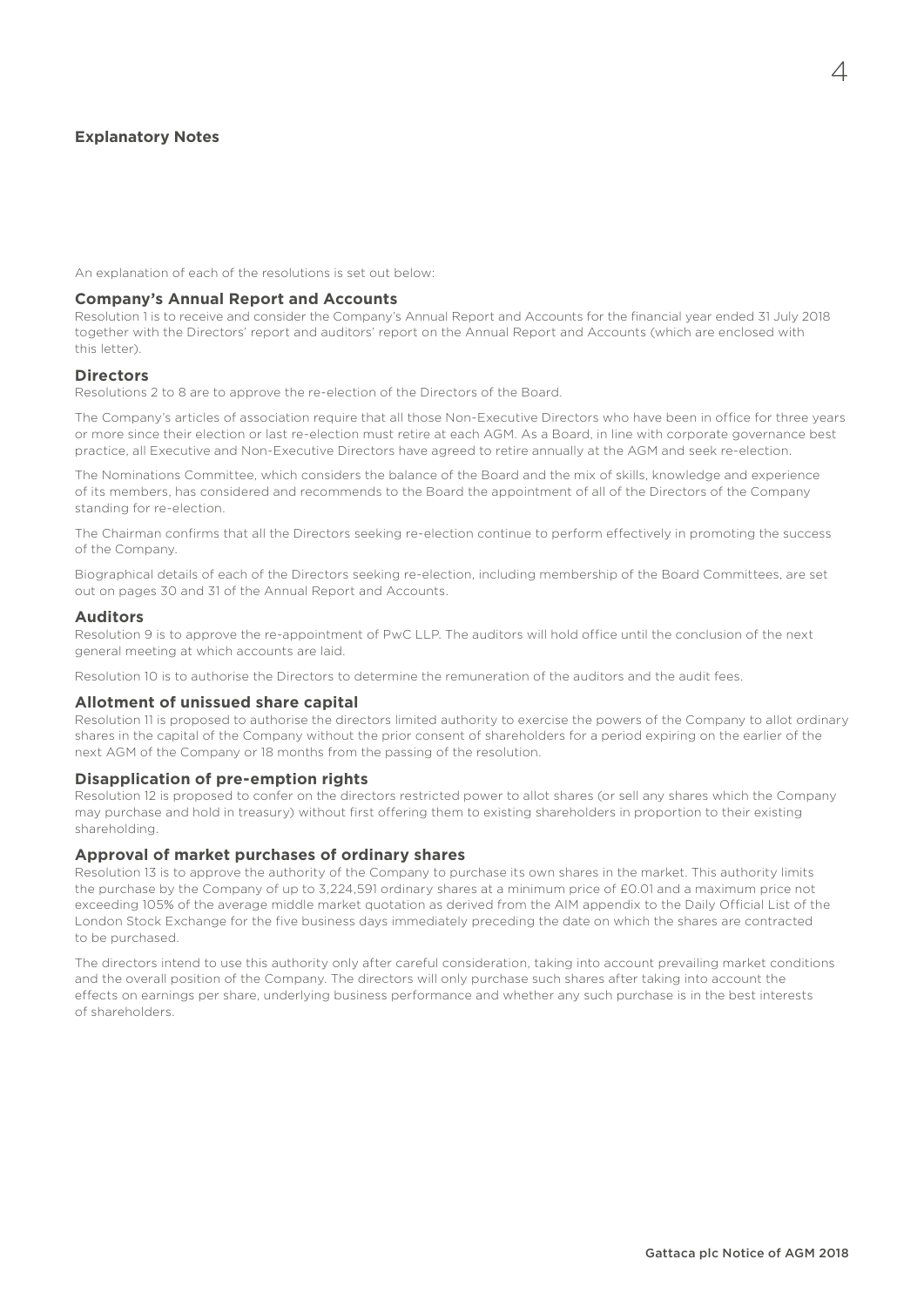## **Notes regarding proxy voting**

- 1) As a member of the Company you are entitled to appoint one or more proxies to exercise all or any of your rights to attend, speak and vote at a general meeting of the Company. You can only appoint a proxy using the procedures set out in these notes.
- 2) Please note that you will not receive a form of proxy for the 2018 AGM in the post. Instead you can vote online via www.signalshares.com. You may request a hard copy proxy form directly from our Registrars. Please refer to the Notice of AGM for further details. To be effective, this form of proxy, duly completed, together with any power of attorney under which it is executed or a notarially certified copy of it (failing previous registration with the Company), must be lodged with the Company's Registrar, Link Asset Services, PXS, 34 Beckenham Road, Beckenham, Kent, BR3 4TU to arrive not later than 9.30am on 3 December 2018 by one of the following methods:
	- in hard copy form by post, by courier or by hand to the company's Registrars, Link Asset Services, PXS, 34 Beckenham Road, Beckenham, Kent BR3 4TU;
	- via www.signalshares.com by logging in and selecting the 'Proxy Voting' link. If you have not previously registered for electronic communications, you will first be asked to register as a new user, for which you will require your Investor Code (which can be found on your share certificate and dividend confirmation), family name and postcode (if resident in the UK); or
	- if your shares are held electronically via CREST, the proxy appointment may be lodged using the CREST Proxy Voting Service in accordance with note 14 below.
- 3) A proxy does not need to be a member of the Company but must attend the meeting to represent you. To appoint as your proxy a person other than the Chairman of the meeting, insert their full name in the box on the form. If you sign and return this proxy form with no name inserted in the box, the Chairman of the meeting will be deemed to be your proxy. Where you appoint as proxy someone other than the Chairman, you are responsible for ensuring that they attend the meeting and are aware of your voting intentions.
- 4) You may appoint more than one proxy provided each proxy is appointed to exercise rights attached to different shares. You may not appoint more than one proxy to exercise rights attached to any one share. To appoint more than one proxy, you may photocopy the proxy form. Please indicate the proxy holder's name and the number of shares in relation to which they are authorised to act as your proxy (which, in aggregate, should not exceed the number of shares held by you). Please also indicate if the proxy instruction is one of multiple instructions being given. All forms must be signed and should be returned together in the same envelope.
- 5) To direct your proxy how to vote on the resolutions, mark the appropriate box with an 'X'. To abstain from voting on a resolution, select the relevant vote withheld box. A vote withheld is not a vote in law, which means that the vote will not be counted in the calculation of votes for or against the resolution. If no voting indication is given, your proxy will vote or abstain from voting at his or her discretion. Your proxy will vote (or abstain from voting) as he or she thinks fit in relation to any other matter which is put before the general meeting.
- 6) An individual member or attorney must sign this form. In the case of a member which is a company, this form of proxy must be executed under its common seal or signed on its behalf by a duly authorised attorney or a duly authorised officer of the corporation.
- 7) In the case of joint holders, the vote of the senior holder who tenders a vote, whether in person or by proxy, will be accepted to the exclusion of the votes of any of the joint holders. For these purposes, seniority is determined by the order in which the names stand in the register of members in respect of the joint holding.
- 8) To change your proxy instructions, simply submit a new proxy appointment using the methods set out above. Note that the cut-off time for receipt of proxy appointments (see above) also applies in relation to amended instructions; any amended proxy appointment received after the relevant cut-off time will be disregarded. Where you have appointed a proxy and would like to change the instructions using another form of proxy, please contact the Company's Registrar, Link Asset Services, PXS, 34 Beckenham Road, Beckenham, Kent, BR3 4TU.
- 9) If you submit more than one valid proxy appointment, the appointment received last before the cut-off time for the receipt of proxies will take precedence.
- 10) In order to revoke a proxy instruction, you will need to inform the Company by sending a signed hard copy notice clearly stating your intention to revoke your proxy appointment to the Company's Registrar, Link Asset Services, PXS, 34 Beckenham Road, Beckenham, Kent, BR3 4TU to arrive not later than 9.30am on 3 December 2018.